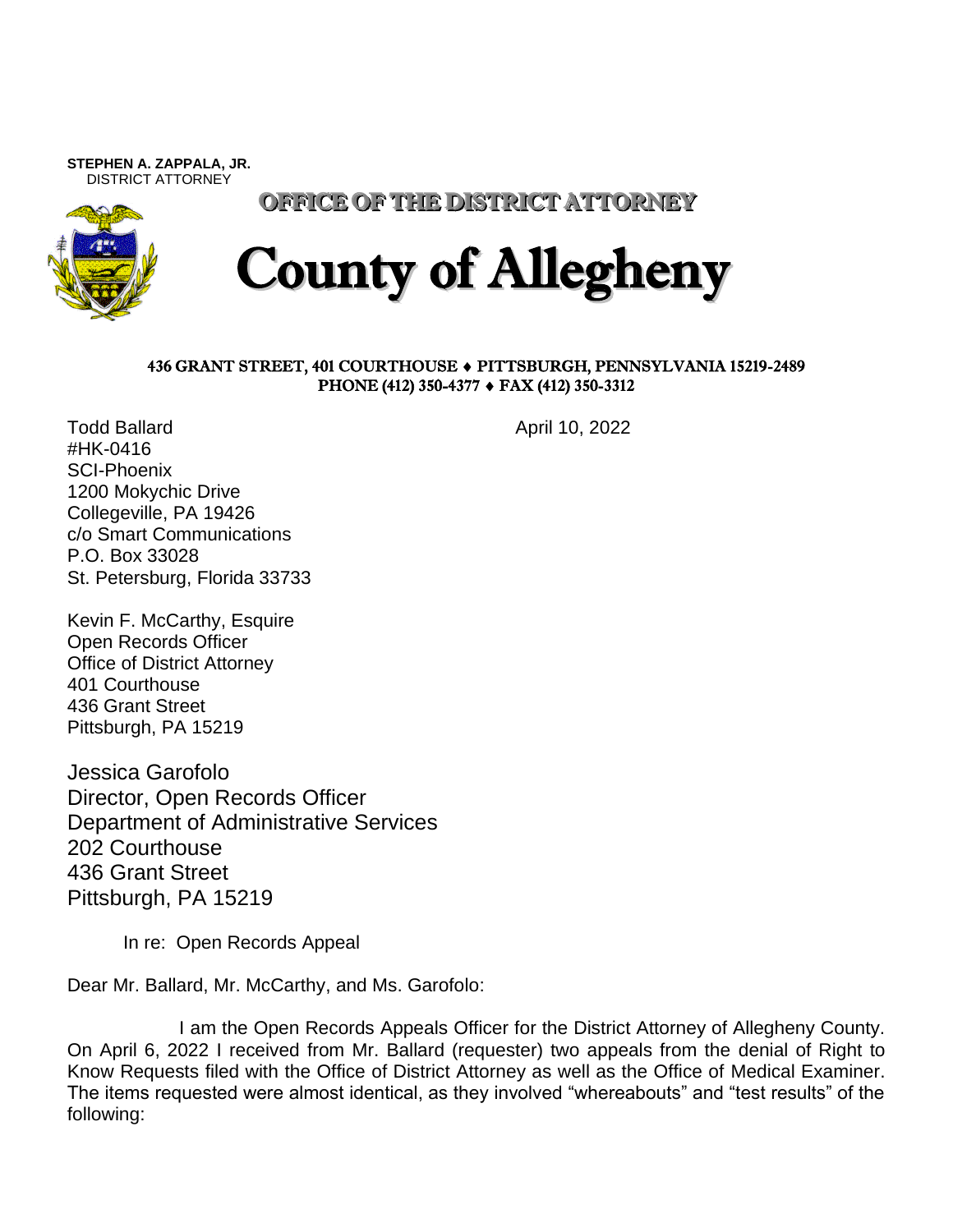Firearms and Toolmarks report for .25 caliber Magazine and three 25 auto caliber cartridges inside of it. Two .25 caliber casings for fingerprint and DNA oil/touch. (Jamie Cole's) right and left hand fingernail clippings (for DNA-scrape, etc.). Head pubic hair standards.

*See RTKL Request Forms submitted by Mr. Ballard.* Both requests were denied based on the following reasoning:

> Your request must be respectfully denied. The records that you requested are exempt from disclosure because they are related to a criminal investigation. Section 708(b)(16) of the RTKL exempts from disclosure a "record of an agency relating to or resulting in a criminal investigation, including … (ii) investigative materials, notes, correspondence, videos and reports."

*See letter of Ms. Garofolo dated March 22, 2022; as well as letter from Mr. McCarthy dated March 18, 2022.*

Under 65 P.S. §67.708(b)(16) the following records are exempt from disclosure:

(16) A record of an agency relating to or resulting in a criminal investigation, including:

(i) Complaints of potential criminal conduct other than a private criminal complaint.

(ii) Investigative materials, notes, correspondence, videos and reports.

(iii) A record that includes the identity of a confidential source or the identity of a suspect who has not been charged with an offense to whom confidentiality has been promised.

(iv) A record that includes information made confidential by law or court order.

(v) Victim information, including any information that would jeopardize the safety of the victim.

(vi) A record that if disclosed, would do any of the following:

(A) Reveal the institution, progress or result of a criminal investigation, except the filing of criminal charges.

(B) Deprive a person of the right to a fair or an impartial adjudication.

(C) Impair the ability to locate a defendant or codefendant.

(D) Hinder an agency's ability to secure an arrest, prosecution or conviction.

(E) Endanger the life or physical safety of an individual.

As the Office of Open Records explained in *Jones v. Pennsylvania Game Commission, OOR Dkt. AP 2009-0196* records pertaining to a closed criminal investigation remain protected because Section 708(b)(16) expressly protects records relating to the result of an criminal investigation and thus remain protected even after the investigation ends. *See also, State Police v. Office of Open Records,* 5 A.3d 473 (Pa. Cmwlth. 2010); *Sherry v. Radnor Twp. School District,* 20 A.3d 515 (Pa. Cmwlth. 2011).